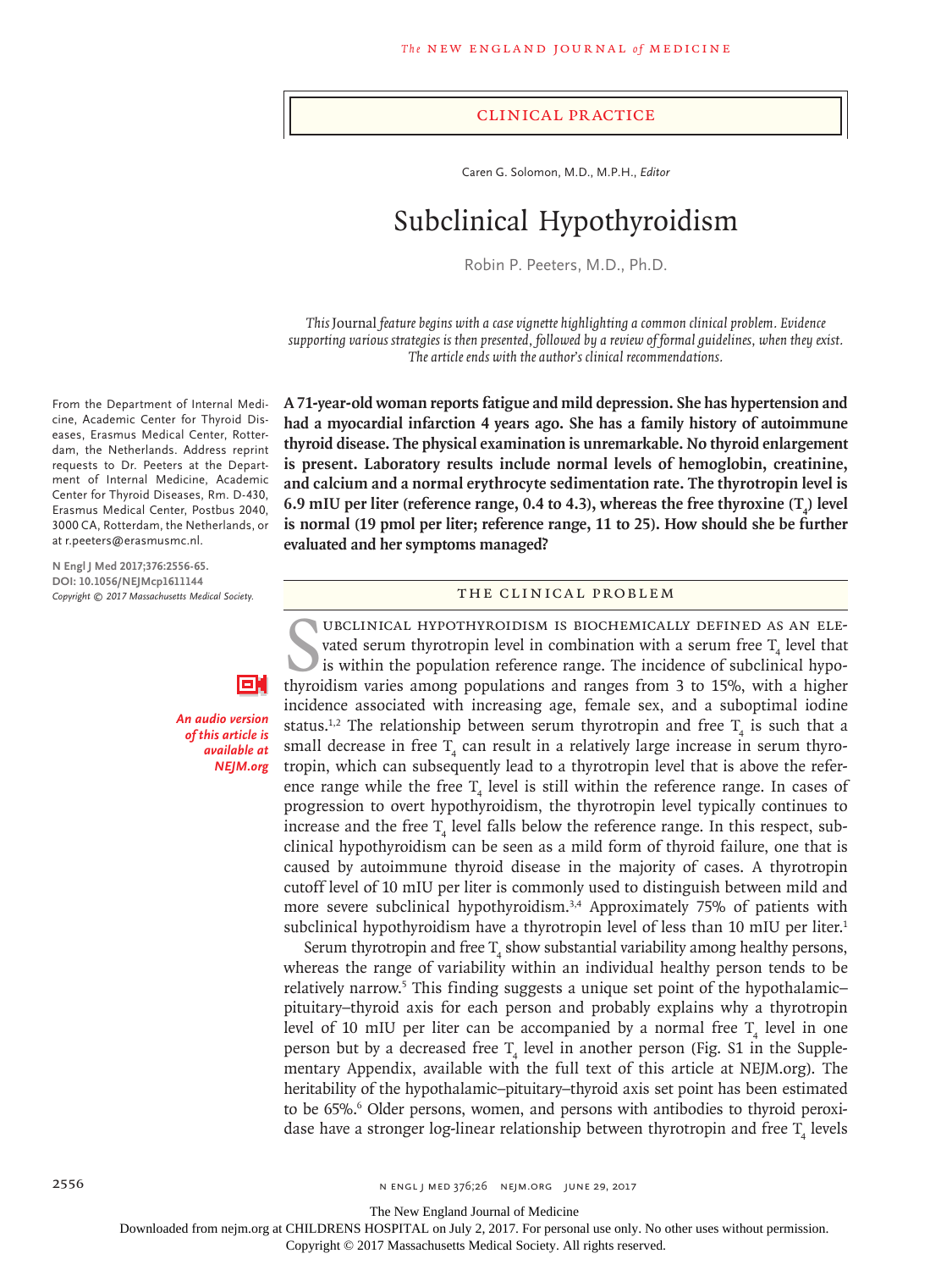#### **Key Clinical Points**

#### **Subclinical Hypothyroidism**

- Subclinical hypothyroidism is defined as an elevated thyrotropin level with a normal free thyroxine  $(\mathsf{T}_4)$  level. To confirm the diagnosis, a transient increase in thyrotropin should be ruled out by a repeat measurement of thyrotropin and free  $\mathsf{T}_4$  after 2 to 3 months.
- In up to 46% of patients with subclinical hypothyroidism who have a thyrotropin level of less than 7 mIU per liter, the thyrotropin level normalizes within 2 years.
- Subclinical hypothyroidism, particularly when the thyrotropin level is more than 10 mIU per liter, is associated with an increased risk of hypothyroid symptoms and cardiovascular events.
- There are few data from randomized, controlled trials of levothyroxine therapy for subclinical hypothyroidism to inform the effects of treatment on cardiovascular outcomes.
- Treatment is generally recommended for persons 70 years of age or younger who have thyrotropin levels of at least 10 mIU per liter, although long-term benefits have not been shown.
- Among patients who have thyrotropin levels of less than 10 mIU per liter or who are older than 70 years of age, treatment decisions are based on individual patient factors (e.g., symptoms of hypothyroidism, a positive test for antibodies to thyroid peroxidase, or cardiac risk factors).

than do younger persons, men, and persons with lower levels of antibodies to thyroid peroxidase.<sup>7</sup>

The risk of progression of subclinical hypothyroidism to overt hypothyroidism is approximately 2 to 6% per year; the risk is higher among women than among men and among persons with higher thyrotropin levels, those with higher levels of antibodies to thyroid peroxidase, and those with low-normal free  $T_4$  levels.<sup>2,8,9</sup> Among persons who have a single elevated thyrotropin measurement of less than 7 mIU per liter, the thyrotropin level normalizes in up to 46% within 2 years. $8-10$ 

## **Symptoms**

Although many patients with subclinical hypothyroidism are asymptomatic, such patients tend to report symptoms of overt hypothyroidism more often than age-matched controls; these symptoms are usually milder than those in patients with overt hypothyroidism and tend to increase in both number and severity with higher thyrotropin levels. Some studies have shown higher rates of depressive symptoms and reduced quality of life, cognitive function, and memory among persons with subclinical hypothyroidism than among persons with normal thyroid function.<sup>1,11-14</sup> Increased rates of fatigue, muscle weakness, weight gain, cold intolerance, and constipation have also been reported variably in association with subclinical hypothyroidism.<sup>1,15</sup> Elderly persons seem to have fewer symptoms than younger persons.16-18 One study involving patients older than 70 years of age even suggested that those who had subclinical hypothyroidism had a faster walking speed and better maintenance of physical function than did the euthyroid controls,<sup>17</sup> but this finding was not confirmed in a more recent study.19 Differences in study results may be related to differences in the way that patients were identified for inclusion in the studies (e.g., by biochemical screening of a population vs. selection of patients with preexisting symptoms) as well as by differences in the age of the patients, the severity of the subclinical hypothyroidism, and the instruments that were used to assess symptoms.

## **Long-Term Clinical Consequences**

Concern exists regarding the long-term adverse effects of subclinical hypothyroidism, particularly with respect to the risk of cardiovascular disease. In a meta-analysis of individual participant data from 11 prospective cohorts totaling more than 55,000 participants, the risk of fatal and nonfatal events of coronary heart disease increased with higher baseline thyrotropin levels,<sup>4</sup> with hazard ratios for events of coronary heart disease of 1.00 (95% confidence interval [CI], 0.86 to 1.18) among patients with a thyrotropin level between 4.5 and 6.9 mIU per liter, 1.17 (95% CI, 0.96 to 1.43) among patients with a thyrotropin level between 7.0 and 9.9 mIU per liter, and 1.89 (95% CI, 1.28 to 2.80) among patients with a thyrotropin level between 10.0 and 19.9 mIU per liter (P<0.001 for trend).<sup>4</sup> Subclinical hypothyroidism, particularly among persons with thyrotropin levels of more than 7 mIU per liter, has also been associated with increased risks of congestive heart failure<sup>20</sup> and fatal stroke<sup>21</sup>

The New England Journal of Medicine

Downloaded from nejm.org at CHILDRENS HOSPITAL on July 2, 2017. For personal use only. No other uses without permission.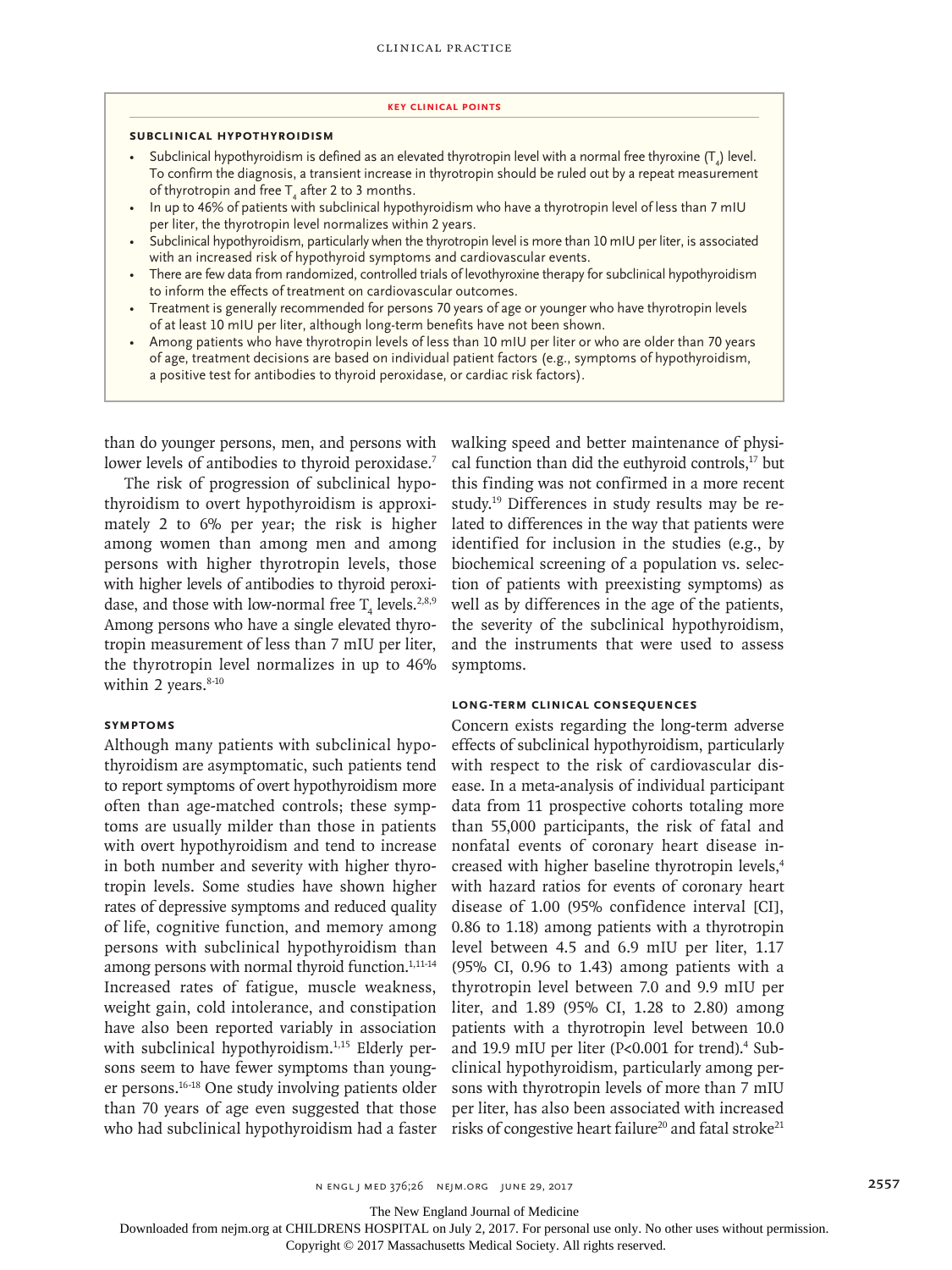| Table 1. Causes of Elevated Thyrotropin Levels, Unrelated to Chronic Mild Thyroid Failure.*                                                                                 |  |  |  |
|-----------------------------------------------------------------------------------------------------------------------------------------------------------------------------|--|--|--|
| Causes of a transient increase in the thyrotropin level combined with a normal free $T_4$ level                                                                             |  |  |  |
| Recovery from nonthyroidal illness                                                                                                                                          |  |  |  |
| Recovery phase of various types of thyroiditis                                                                                                                              |  |  |  |
| Medication, such as amiodarone and lithium                                                                                                                                  |  |  |  |
| Lack of adherence to treatment with levothyroxine or problems with resorption of levothyroxine in persons with hypothy-<br>roidism who are already receiving levothyroxine  |  |  |  |
| Causes of a persistent increase in the thyrotropin level combined with a normal free $T_4$ level                                                                            |  |  |  |
| Physiologic adaptation to aging (a widening of the reference range in elderly persons who have lived in regions with his-<br>torical iodine sufficiency has been described) |  |  |  |
| Assay interference (e.g., caused by heterophilic antibodies)                                                                                                                |  |  |  |
| Obesity                                                                                                                                                                     |  |  |  |
| Adrenal insufficiency (very rare)                                                                                                                                           |  |  |  |
| Thyrotropin-releasing hormone resistance or thyrotropin resistance (extremely rare)                                                                                         |  |  |  |
| $*$ T <sub>4</sub> denotes thyroxine.                                                                                                                                       |  |  |  |

in similar meta-analyses based on individual participant data. Subclinical hypothyroidism is associated with increased total cholesterol levels and low-density lipoprotein cholesterol levels and with subclinical measures of cardiovascular disease.15 However, it is unclear whether the associations with cardiovascular disease are mediated through lipid metabolism or through other mechanisms. Other meta-analyses did not show significant associations between subclinical hypothyroidism and cognitive decline<sup>22</sup> or between subclinical hypothyroidism and the risk of fractures.23

Higher serum thyrotropin levels are associated with increased body-mass index and increased waist circumference.<sup>24</sup> However, substantial weight loss typically results in a decrease in the thyrotropin level, which suggests that subclinical hypothyroidism is an unlikely cause of obesity.

The risks of female infertility, spontaneous abortion, and other complications associated with pregnancy, such as gestational hypertension and preeclampsia, are increased in women with subclinical hypothyroidism and thyroid autoimmunity. During pregnancy, pronounced changes occur in thyroid homeostasis, including an increased demand for thyroid hormone, which is mediated by high levels of the pregnancy hormone human chorionic gonadotropin. These pregnancy-specific changes and the increased demand for thyroid hormone may worsen preexisting mild thyroid dysfunction. Cutoff values for the levels of thyrotropin and free  $T_4$  for the diagnosis and treatment of subclinical hypothyroidism in pregnant women differ from those in nonpregnant women. The recommendations in this article therefore do not apply to women who are currently pregnant or to young women who may potentially become pregnant; the management of subclinical hypothyroidism in women who are pregnant or who are infertile is reviewed elsewhere.25

## Strategies and Evidence

## **Evaluation**

Subclinical hypothyroidism is purely a biochemical diagnosis that is defined as an elevated serum thyrotropin level and a normal free  $T_4$  level. Because multiple factors, such as subacute thyroiditis, recovery from nonthyroidal illness, and medication (e.g., amiodarone and lithium), can cause transient abnormalities in the serum thyrotropin level, a transient increase in the thyrotropin level should be ruled out before a diagnosis of subclinical hypothyroidism is made (Table 1).<sup>26,27</sup> At least one repeat measurement of thyrotropin and free  $T_4$  is indicated, together with a test for antibodies to thyroid peroxidase, after a 2-to-3 month interval.<sup>26</sup> The presence of antibodies to thyroid peroxidase supports an autoimmune cause of subclinical hypothyroidism and is associated with a risk of progression to overt hypothyroidism that is approximately twice the risk associated with a negative test for antibodies to thyroid peroxidase (cumulative incidence at 9 years,

The New England Journal of Medicine

Downloaded from nejm.org at CHILDRENS HOSPITAL on July 2, 2017. For personal use only. No other uses without permission.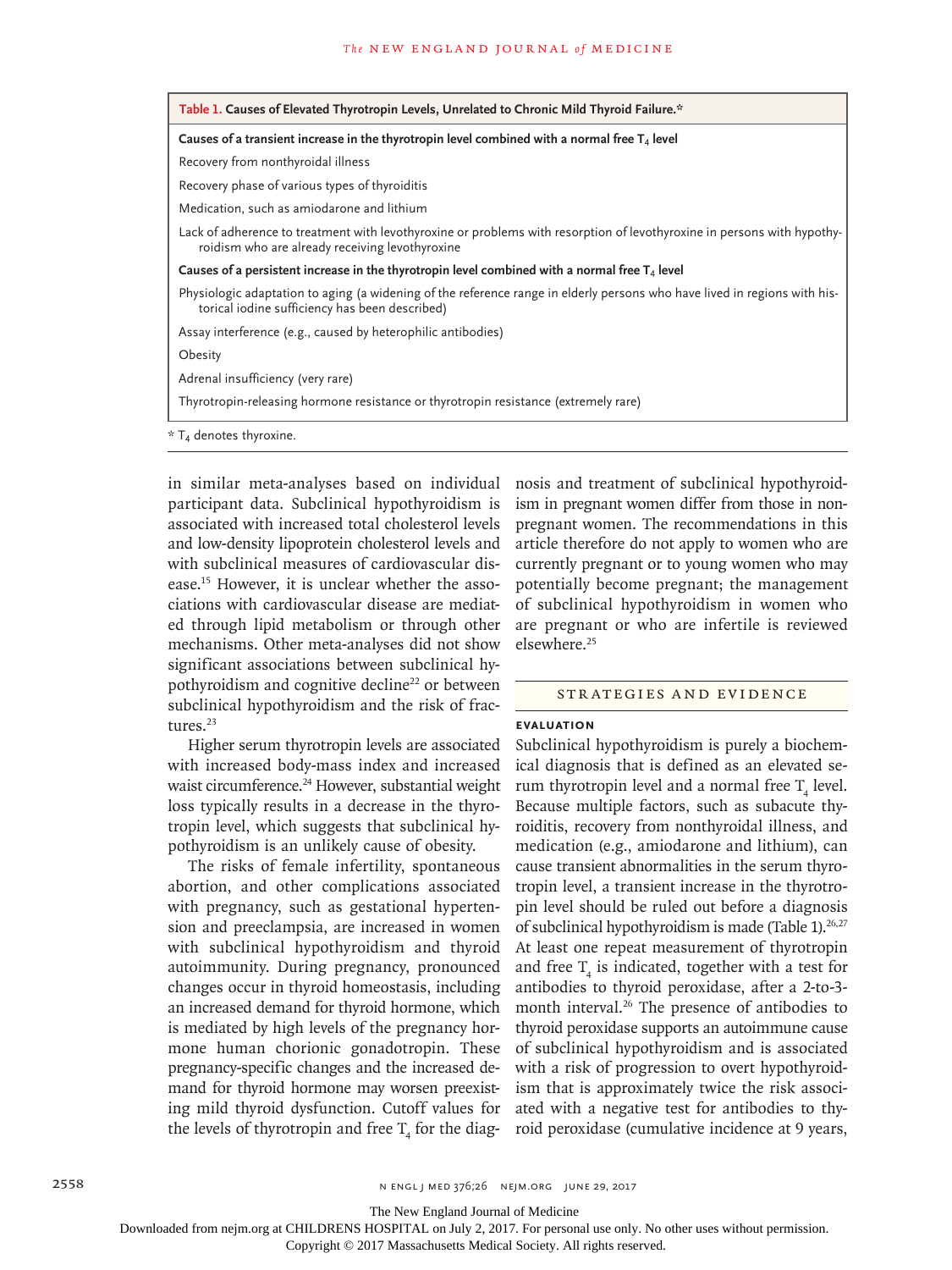59% vs. 23%).2,9 Serum levels of antibodies to thyroid peroxidase generally decrease over time; repeated tests for antibodies to thyroid peroxidase do not contribute to the management of subclinical hypothyroidism and are not recommended.28 Although a hypoechoic or inhomogeneous pattern on ultrasound examination of the thyroid may provide additional evidence of thyroid autoimmunity, ultrasonography is not recommended routinely for the evaluation of subclinical hypothyroidism.

# **Rationale for Consideration of Treatment** *Symptoms*

In a large, randomized, controlled trial, the results of which are reported in this issue of the *Journal*, 29 Stott et al. investigated the effects of treatment with levothyroxine on subclinical hypothyroidism in participants older than 65 years of age; the trial showed no benefit of treatment with levothyroxine on thyroid-related quality of life. However, participants had very mild elevations in thyrotropin levels (mean level, 6.4 mIU per liter) and lacked clear symptoms at the start of treatment, with symptom scores similar to those of presumed euthyroid controls whose scores were used to validate the thyroid-specific quality-of-life questionnaire used in this trial.<sup>30</sup> A smaller, randomized, placebo-controlled trial involving 66 women (mean age, 57 years) with more pronounced subclinical hypothyroidism (a mean thyrotropin level of 11.7 mIU per liter and symptom scores that indicated borderline hypothyroidism) likewise did not show a greater reduction in symptoms overall with levothyroxine treatment than with placebo.<sup>31</sup> However, significant improvement with levothyroxine treatment was reported specifically in the subgroup of patients who had a pretreatment thyrotropin level of more than 12 mIU per liter, although it was not clear whether this subgroup analysis was prespecified.31 A randomized, controlled trial with a crossover design, in which 100 participants (mean age, 54 years) received levothyroxine or placebo for subclinical hypothyroidism (mean thyrotropin level, 6.6 mIU per liter), suggested a benefit of treatment with levothyroxine for some symptoms, but a reduction in tiredness was the only symptom for which a significant difference between the two groups was seen after correction for multiple testing.<sup>12</sup> Some<sup>32,33</sup> but not all<sup>11,34,35</sup> trials that have investigated memory function

have shown improvement in memory function after treatment with levothyroxine for subclinical hypothyroidism. Differences in study results may be explained by differences in thyrotropin levels at baseline and by differences in the extent of symptoms at baseline (with generally less benefit of treatment seen among persons with lower thyrotropin levels and milder symptoms), as well as by differences in the sample size, the age of the participants, and the neurocognitive tests that were used.

In general, these data suggest that levothyroxine treatment is unlikely to reduce symptoms in persons with modest elevations in thyrotropin levels and with minimal symptoms at baseline, but such treatment may have benefit in symptomatic patients, particularly in those who have a serum thyrotropin level above 10 to 12 mIU per liter.

# *Long-Term Clinical Consequences*

Although observational studies show a significant association between subclinical hypothyroidism and cardiovascular outcomes, data are lacking from randomized, controlled trials to inform the effects of treatment of subclinical hypothyroidism on these long-term clinical outcomes (Table 2). A 2007 Cochrane systematic review of 12 studies concluded that treatment with levothyroxine had beneficial effects on surrogate markers for cardiovascular risk (i.e., lower serum cholesterol levels, decreased carotid-wall intima–media thickness, and increased cardiac function).<sup>36</sup> However, an improvement in these surrogate markers of cardiac and vascular function after levothyroxine therapy12,37,38 does not imply similar beneficial effects on the risk of cardiovascular events and death; moreover, evidence suggests that the link between subclinical hypothyroidism and cardiovascular diseases may be independent of traditional cardiovascular risk factors.<sup>4,20,21</sup> It is therefore unclear whether ameliorating cardiovascular risk factors with the use of levothyroxine treatment will decrease the risk of cardiovascular events.

Observational studies involving patients with subclinical hypothyroidism have shown a significantly lower risk of heart failure events,<sup>39</sup> death from any cause,<sup>40</sup> and events associated with ischemic heart disease $41$  among patients who received levothyroxine than among patients who did not receive levothyroxine. A prespecified

The New England Journal of Medicine

Downloaded from nejm.org at CHILDRENS HOSPITAL on July 2, 2017. For personal use only. No other uses without permission.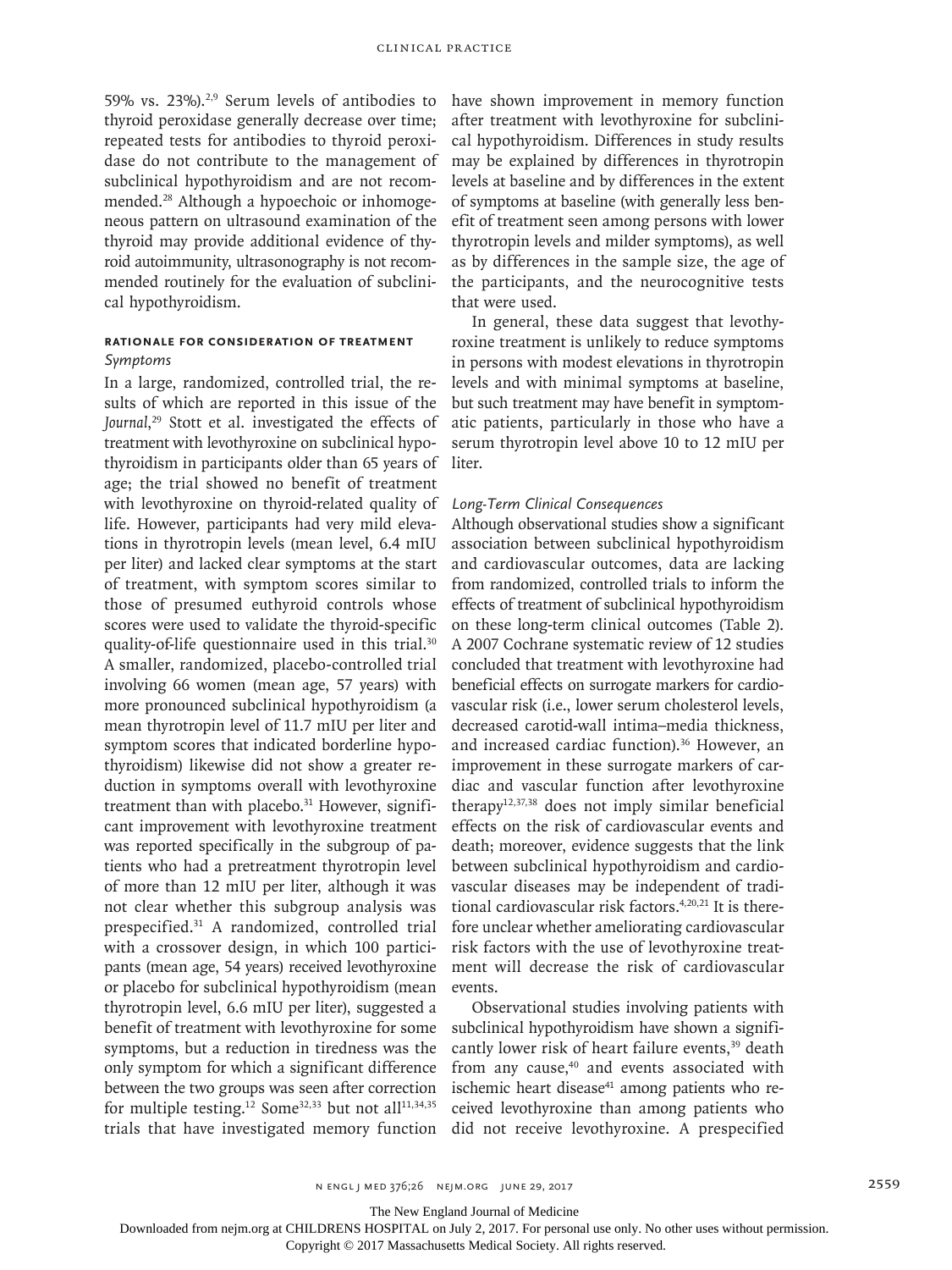| Table 2. Associations Between Subclinical Hypothyroidism and Clinical Outcome, and Consequences of Treatment.*                                                                                         |                                  |                                    |                                                                                                                                                                                                                                                          |  |  |
|--------------------------------------------------------------------------------------------------------------------------------------------------------------------------------------------------------|----------------------------------|------------------------------------|----------------------------------------------------------------------------------------------------------------------------------------------------------------------------------------------------------------------------------------------------------|--|--|
| Outcome of Subclinical Hypothyroidism                                                                                                                                                                  | Strength of the Association      |                                    | <b>Benefits of Treatment</b>                                                                                                                                                                                                                             |  |  |
|                                                                                                                                                                                                        | Thyrotropin<br>4.5-9.9 mIU/liter | Thyrotropin<br>$\geq$ 10 mIU/liter |                                                                                                                                                                                                                                                          |  |  |
| Progression to overt hypothyroidism                                                                                                                                                                    | Strong                           | Stronger                           | Early treatment before development of overt hypothy-<br>roidism with more severe symptoms                                                                                                                                                                |  |  |
| Symptoms of hypothyroidism (e.g.,<br>tiredness, decreased cognition)                                                                                                                                   | Strong                           | Stronger                           | Inconsistent, with large trial involving persons with<br>mildly elevated thyrotropin levels (<10 mIU/liter)<br>and very few symptoms showing no effects, and<br>small trials involving persons with thyrotropin<br>levels >10 mIU/liter showing benefits |  |  |
| Surrogate markers of cardiovascular risk<br>(e.g., elevation in total cholesterol and<br>LDL cholesterol levels, increased carotid-<br>wall intima-media thickness, and<br>decreased cardiac function) | Strong                           | Stronger                           | Moderate for reduction in total cholesterol and LDL<br>cholesterol levels but unclear whether this is ac-<br>companied by a decreased risk of cardiovascular<br>events                                                                                   |  |  |
| Risk of coronary heart disease                                                                                                                                                                         | Weak                             | Stronger                           | Insufficient data to inform benefits                                                                                                                                                                                                                     |  |  |
| Risk of congestive heart failure                                                                                                                                                                       | Weak                             | Stronger                           | Insufficient data to inform benefits                                                                                                                                                                                                                     |  |  |
| Risk of stroke                                                                                                                                                                                         | Weak                             | Weak                               | Insufficient data to inform benefits                                                                                                                                                                                                                     |  |  |
| Cognitive decline                                                                                                                                                                                      | Weak                             | Weak                               | Insufficient data to inform benefits                                                                                                                                                                                                                     |  |  |

\* This table is adapted and updated from Surks et al.3 LDL denotes low-density lipoprotein.

subgroup analysis in the study that assessed events associated with ischemic heart disease showed a lower risk of such events among patients who were 70 years of age or younger and received levothyroxine than among patients in the same age group who did not receive levothyroxine; in contrast, among patients older than 70 years of age, the risk of such events did not differ according to whether the patients received treatment with levothyroxine.<sup>41</sup> However, observational studies are subject to selection bias and confounding and must be interpreted with caution.

## *Factors to Consider in the Initiation of Treatment*

Treatment is generally recommended for persons 70 years of age or younger who have thyrotropin levels of 10 mIU per liter or higher, although long-term benefits have not been shown and the risks of such treatment are unknown (Fig. 1). For persons older than 70 years of age or for persons who have a thyrotropin level of less than 10 mIU per liter, treatment decisions should be guided by individual patient factors, including the extent of thyrotropin elevation and whether the patient has symptoms of hypothyroidism, antibodies to thyroid peroxidase, goiter, or evidence of atherosclerotic cardiovascular disease, heart failure, or associated risk factors.<sup>26,27,41</sup> Patients who test positive for antibodies to thyroid peroxidase are twice as likely to have progression to overt hypothyroidism as patients without antibodies. $2,9,26,27$ If treatment is started because of symptoms of hypothyroidism, the treatment should be discontinued if no alleviation of the symptoms is observed after 3 to 6 months or if adverse effects occur. If no treatment is started, the thyrotropin level should be monitored every 6 to 12 months, and treatment should be initiated if the level increases to 10 mIU per liter or more in persons younger than 70 years of age or if other indications for treatment become apparent.

## **Method of Treatment**

The goal of treatment for subclinical hypothyroidism should be to restore the thyrotropin level to within the reference range.<sup>26,27</sup> Oral levothyroxine therapy taken once daily is the treatment of choice. No evidence exists to support the use of liothyronine, either alone or in combination with levothyroxine, in patients with subclinical hypothyroidism.26,27 Because of differences in the biologic availability of various levothyroxine products, switches between different levothyroxine products should be avoided in patients whose condition is stable.<sup>26,42</sup> In cases in which such a switch is made, the thyrotropin level should be rechecked after 6 to 8 weeks. The dose of levothyroxine that is needed to normalize the thyrotropin level is usually lower for patients with subclinical hypothyroidism than for those

The New England Journal of Medicine

Downloaded from nejm.org at CHILDRENS HOSPITAL on July 2, 2017. For personal use only. No other uses without permission.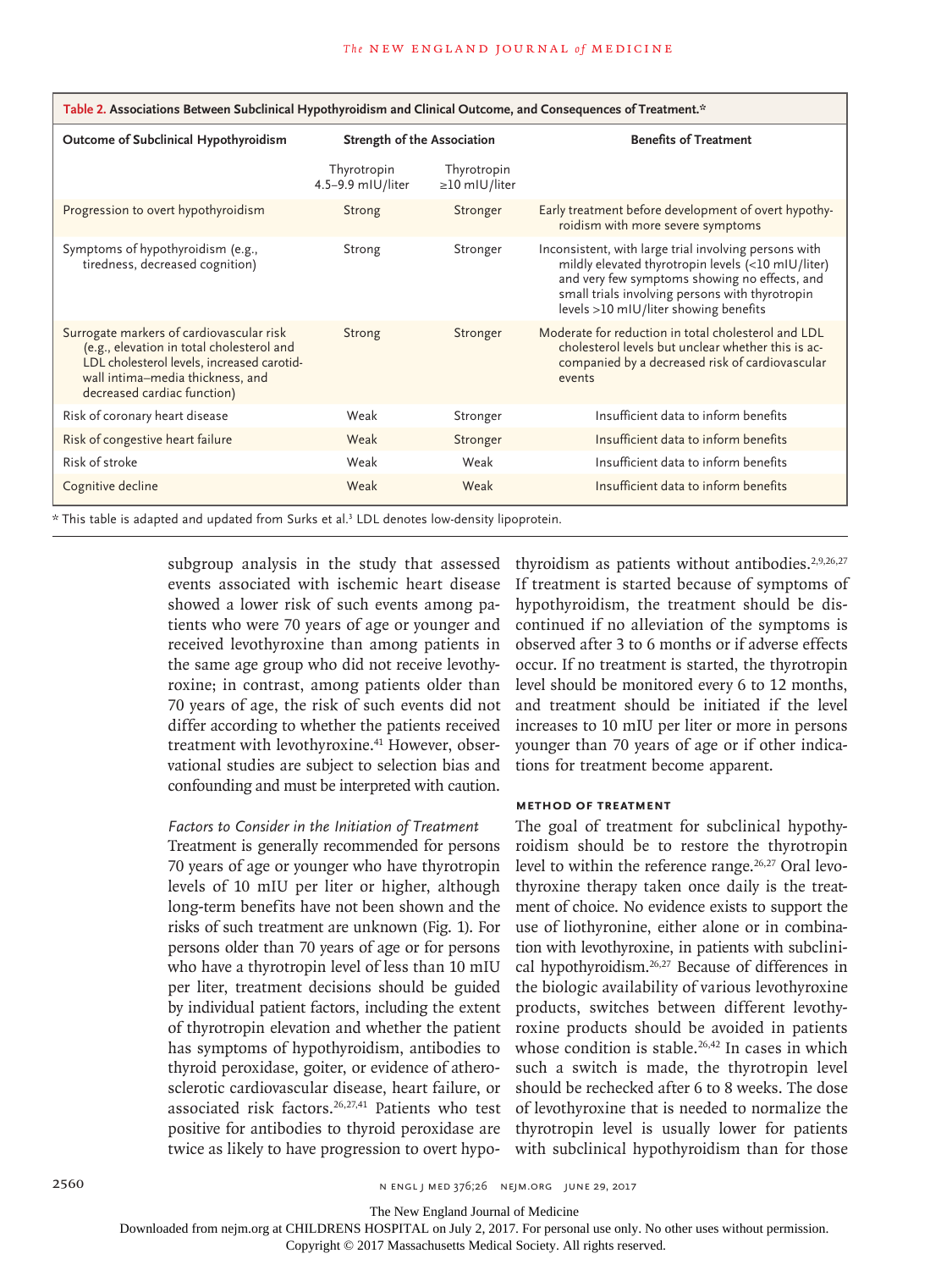

#### **Figure 1. Treatment Algorithm for Subclinical Hypothyroidism.**

This algorithm does not apply to pregnant women or to young women who may potentially seek pregnancy and is based on current U.S. and European guidelines.<sup>26,27</sup> However, the U.S. guidelines do not make an explicit distinction according to age, and neither guideline specifies differential management according to the degree of thyrotropin elevation below 10 mIU per liter.

The New England Journal of Medicine

Downloaded from nejm.org at CHILDRENS HOSPITAL on July 2, 2017. For personal use only. No other uses without permission.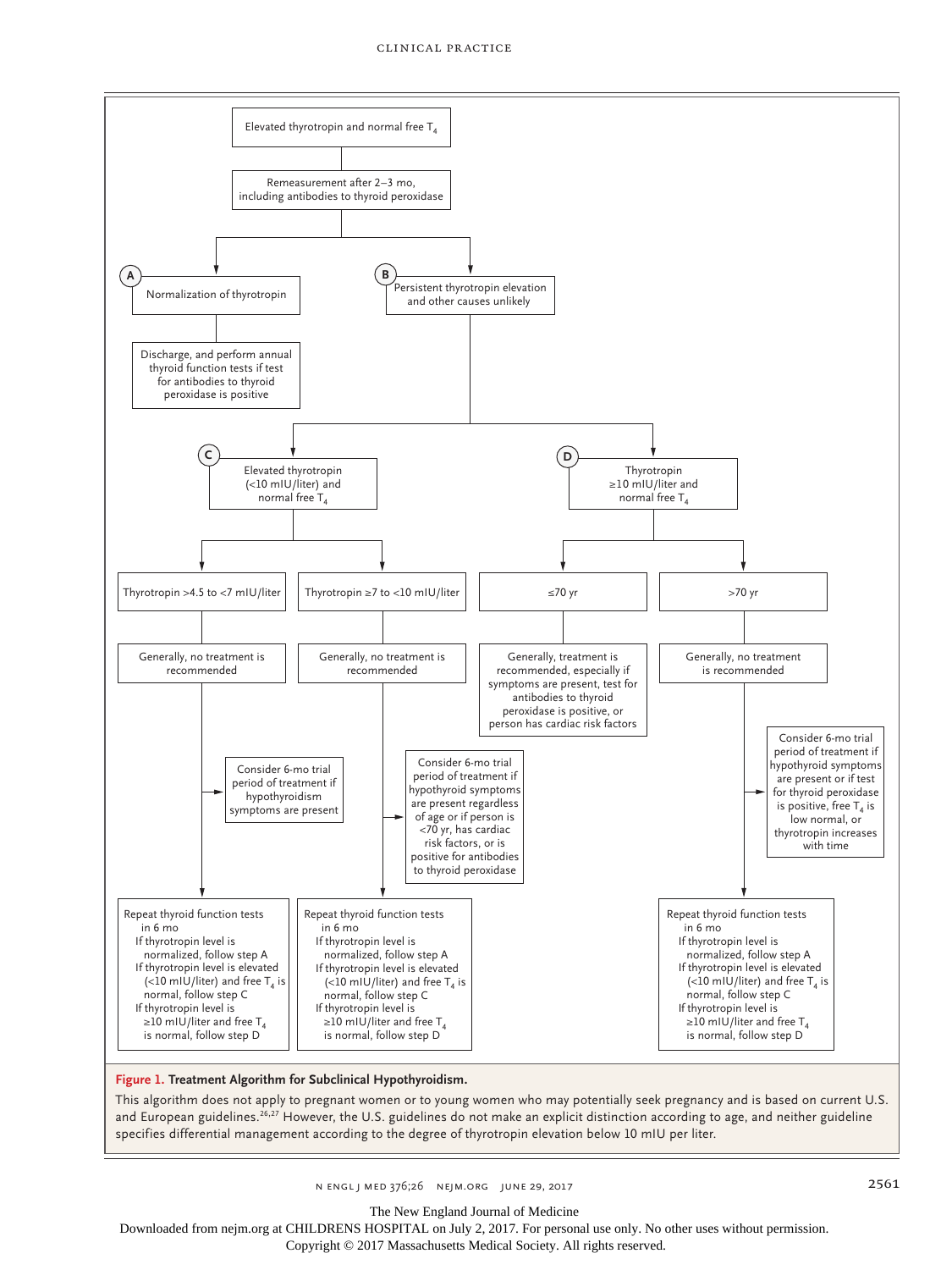with overt hypothyroidism. Depending on the degree of elevation of the thyrotropin level, an initial dose of 25 to 75  $\mu$ g of levothyroxine per day can be considered<sup>27</sup>; lower starting doses (e.g.,  $25 \mu$ g per day) are recommended in patients with stable angina pectoris or in patients who have a clearly increased risk of cardiovascular disease. After the start of therapy or an increase in the dose, the serum thyrotropin level should be checked after 4 to 8 weeks. The clinical response and the subsequent thyrotropin levels then guide further dose adjustments.

In practice, many patients with hypothyroidism who receive levothyroxine continue to have thyrotropin levels that are outside the reference range.<sup>43,44</sup> A recent study from the United Kingdom showed that 5 years after the initiation of levothyroxine therapy, more than 10% of patients still had thyrotropin levels above 10 mIU per liter, and almost 6% had suppressed thyrotropin levels of less than  $0.1$  mIU per liter.<sup>43</sup> A suppressed thyrotropin level is associated with increased risks of atrial fibrillation, osteoporosis, and fractures, especially in persons older than 60 years of age. $14,23$ 

## Areas of Uncertainty

Adequately powered randomized, controlled trials that assess long-term outcomes such as cardiovascular events are needed. Such trials can provide information about the benefits and risks of levothyroxine therapy for subclinical hypothyroidism.

The applied reference ranges of thyroid function tests, particularly the upper limit of the reference range for thyrotropin, are a subject of debate.<sup>45,46</sup> Some,<sup>47,48</sup> but not all,<sup>7,49</sup> studies suggest that the values for serum thyrotropin level representing the 97.5th percentile of the population tend to increase with increasing age, particularly in persons older than 70 years of age.<sup>7,47-49</sup> This increase in thyrotropin seems to be independent of the presence of circulating thyroid antibodies. Differences among the studies might be explained in part by differences in (historical) intake of iodine.<sup>49,50</sup> On the basis of these findings, it has been suggested that a mild elevation in the thyrotropin level of up to 7.0 mIU per liter in persons older than 70 years of age who have lived in a region in which the population has historically had sufficient iodine intake might be considered to be a physiologic adaptation to aging.47

Several observations support the hypothesis of a higher upper limit of the normal range for thyrotropin levels in the elderly. As described above, elderly persons with subclinical hypothyroidism appear to report fewer symptoms than are reported by younger persons.16-18 In addition, in an analysis of data from persons with subclinical hypothyroidism in a general-practitioner database, persons 70 years of age or younger who received treatment with levothyroxine had a lower risk of ischemic heart disease events than those who did not receive treatment, whereas among patients older than 70 years of age, no beneficial effect of levothyroxine treatment was observed.41 An observational study involving 599 persons who were older than 85 years of age suggested a survival benefit associated with subclinical hypothyroidism, $16$  but this finding was not replicated in a large meta-analysis involving more than 2500 participants older than 80 years of age.4

On the basis of this evidence, most experts and societies generally advise higher treatment cutoffs for thyrotropin in the elderly.26,27,48 However, to date, reference ranges for thyroid function in adults are not age-adjusted, $42,48$  and information is lacking regarding appropriate cutoffs for different age categories.

#### Guidelines

Associations from the United States and Europe recommend treatment<sup>26</sup> or consideration of treatment $^{27}$  of subclinical hypothyroidism for patients with thyrotropin levels of 10 mIU per liter or higher, recommendations that are similar to those shown in Figure 1. Table 3 summarizes key recommendations according to thyrotropin level; the guidelines of the European Thyroid Association (ETA) tailor these recommendations according to patient age. The recommendations in the current article are generally consistent with those in these guidelines and follow the recommendation of the ETA for the consideration of age in treatment decisions. Although the goal of treatment should be to restore the thyrotropin level to within the limits of the reference range,  $26,27$ the ETA guideline provides a further specification, which aims for a thyrotropin level in the lower half of the reference range (0.4 to 2.5 mIU

The New England Journal of Medicine

Downloaded from nejm.org at CHILDRENS HOSPITAL on July 2, 2017. For personal use only. No other uses without permission.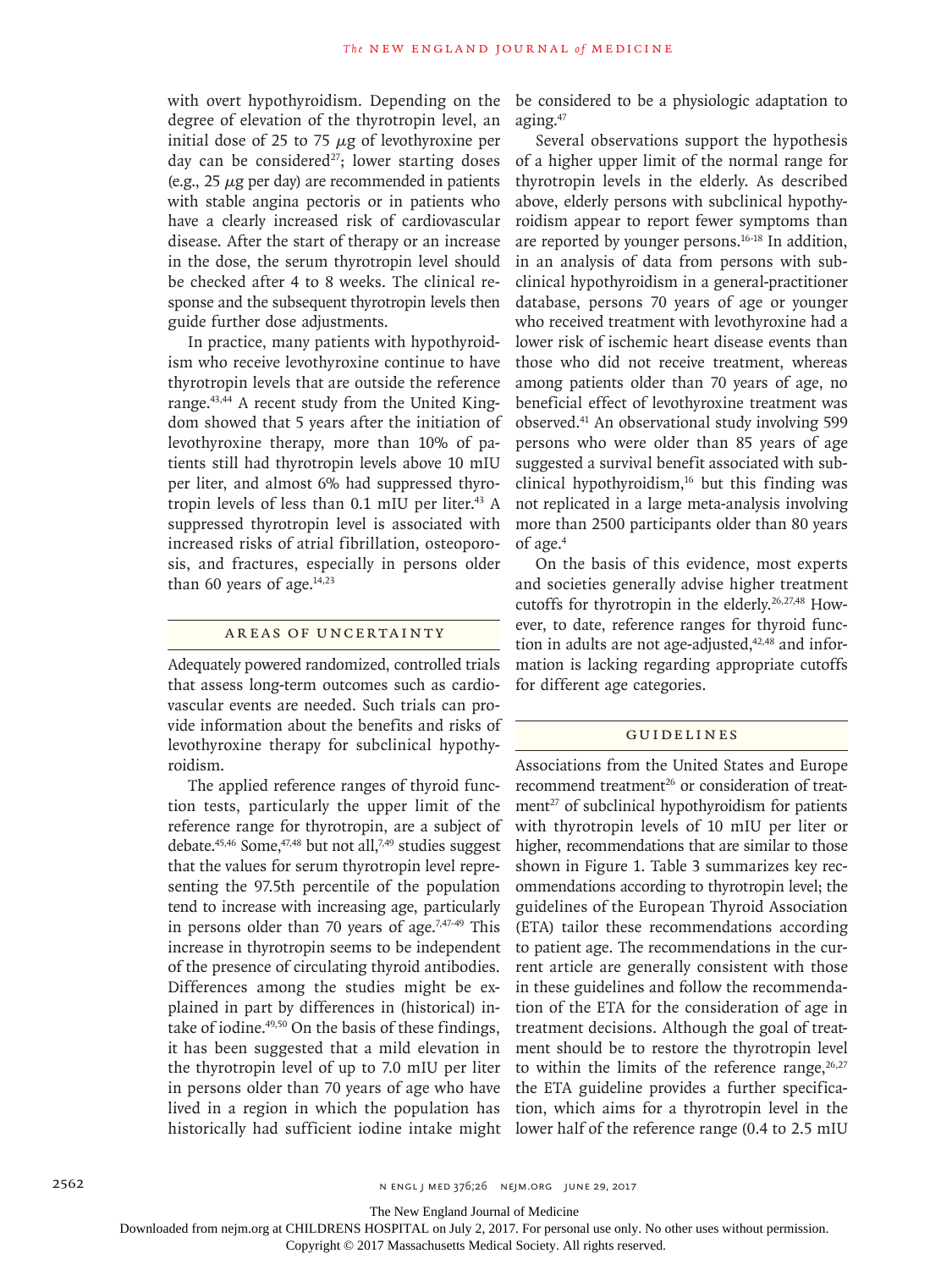| Table 3. Differences Between American and European Guidelines Regarding Key Recommendations for Treatment of Subclinical Hypothyroidism.*            |                                                                                                                                                                                                                                                                                                                                                                                       |                                                                                                                                                                                                                                                                                                                                                                                                                                                                          |  |  |  |
|------------------------------------------------------------------------------------------------------------------------------------------------------|---------------------------------------------------------------------------------------------------------------------------------------------------------------------------------------------------------------------------------------------------------------------------------------------------------------------------------------------------------------------------------------|--------------------------------------------------------------------------------------------------------------------------------------------------------------------------------------------------------------------------------------------------------------------------------------------------------------------------------------------------------------------------------------------------------------------------------------------------------------------------|--|--|--|
| Degree of Subclinical Hypothyroidism                                                                                                                 | ATA and AACE;                                                                                                                                                                                                                                                                                                                                                                         | <b>ETA</b> <sub>X</sub>                                                                                                                                                                                                                                                                                                                                                                                                                                                  |  |  |  |
| Mildly increased thyrotropin levels<br>(≤10.0 mIU per liter in the American<br>guidelines; <10.0 mIU per liter in the<br>European guideline)         | Treatment should be considered on the basis<br>of individual factors (i.e., symptoms sug-<br>gestive of hypothyroidism, a positive test<br>for antibodies to thyroid peroxidase, or<br>evidence of atherosclerotic cardiovascular<br>disease, heart failure, or associated risk<br>factors for these diseases). (Grade B, be-<br>cause of a lack of randomized, controlled<br>trials) | Younger patients (<65 to 70 yr): A trial period<br>of treatment with levothyroxine should be<br>considered when symptoms suggestive<br>of hypothyroidism are present. (Grade 2,<br>intervention short of a randomized, con-<br>trolled trial or large, observational studies)<br>Older patients (especially >80 to 85 yr): Careful<br>follow-up with a wait-and-see strategy, gen-<br>erally avoiding hormonal treatment, is rec-<br>ommended. (Grade 3, expert opinion) |  |  |  |
| Markedly increased thyrotropin levels<br>(>10.0 mIU per liter in the American<br>guidelines; $\geq$ 10.0 mIU per liter in the<br>European guideline) | Levothyroxine should be considered because<br>of an increased risk of heart failure and death<br>from cardiovascular causes. (Grade B, be-<br>cause of a lack of randomized, controlled<br>trials)                                                                                                                                                                                    | Younger patients (<65 to 70 yr): Treatment<br>with levothyroxine is recommended, even<br>in the absence of symptoms. (Grade 2,<br>large observational studies)<br>Older patients (>70 yr): Treatment with levo-<br>thyroxine should be considered if clear<br>symptoms of hypothyroidism are present<br>or if the risk of vascular events is high. (Not<br>a graded recommendation, but part of the<br>treatment algorithm)                                              |  |  |  |

\* The American guidelines were cosponsored by the American Thyroid Association (ATA) and the American Association of Clinical Endocrinologists  $(AACE)$ ,<sup>27</sup> and the European guideline was developed by the European Thyroid Association (ETA).<sup>26</sup>

† The recommendations are evidence-based (grades A, B, and C, with A being the highest level of evidence) or are based on expert opinion because of a lack of conclusive clinical evidence (grade D). The "best evidence" rating level, which corresponds to the best conclusive evidence found, accompanies the recommendation grade.<sup>27</sup>

‡ The Grading of Recommendations Assessment, Development, and Evaluation (GRADE) system was used for the recommendations. The quality of the literature regarding each aspect of the statement was graded as high (evidence from a randomized, controlled trial; level [grade] 1); moderate (intervention short of a randomized, controlled trial or large, observational studies; level [grade] 2), or low (case series, case reports, expert opinion; level [grade] 3), according to modified GRADE criteria.<sup>26</sup>

per liter) for younger patients (≤70 or 75 years of age) and a higher target range (approximately 1 to 5 mIU per liter) for older patients.

## Conclusions a nd Recommendations

The patient described in the vignette has fatigue, mild depression, and a slightly elevated thyrotropin level with a normal free  $T_4$  level, a presentation that is consistent with subclinical hypothyroidism. A transient increase in the thyrotropin level should be ruled out by remeasurement of the thyrotropin and free  $T_4$  levels after 2 to 3 months (see Fig. 1). Antibodies to thyroid peroxidase should also be measured, since a positive test for antibodies to thyroid peroxidase doubles the risk of progression to overt hypothyroidism. Given the mild elevation in the patient's thyrotropin level, the probability of normalization of the thyrotropin level during the follow-up period is high. The fact that her free  $T_4$  level is not in the low-normal range further suggests that the risk of progression to overt hypothyroidism is small.

I would consider treatment if either of two scenarios develops. First, if her thyrotropin level increases during the follow-up period, and especially if both the test for antibodies to thyroid peroxidase is positive and the free  $T_{\scriptscriptstyle 4}$  level decreases, overt hypothyroidism will probably develop. At that stage, I would probably recommend that the patient start treatment, depending on her preference. Second, even if her thyrotropin level remains stable, the presence of symptoms could be an additional reason to consider treatment. Although the trial by Stott et al. in this issue of the *Journal* did not show improved quality of life after treatment with levothyroxine in patients with a mildly elevated thyrotropin level, the patients in this trial did not have decreased quality of life at baseline<sup>29,30</sup>; it remains possible that treatment with levothyroxine could ameliorate this patient's fatigue and depression. In this case, a dose of 50  $\mu$ g of levothyroxine would probably be sufficient. If symptoms are not reduced after 6 months of treatment, the treatment should be stopped.

I would not consider the history of cardiovas-

The New England Journal of Medicine

Downloaded from nejm.org at CHILDRENS HOSPITAL on July 2, 2017. For personal use only. No other uses without permission.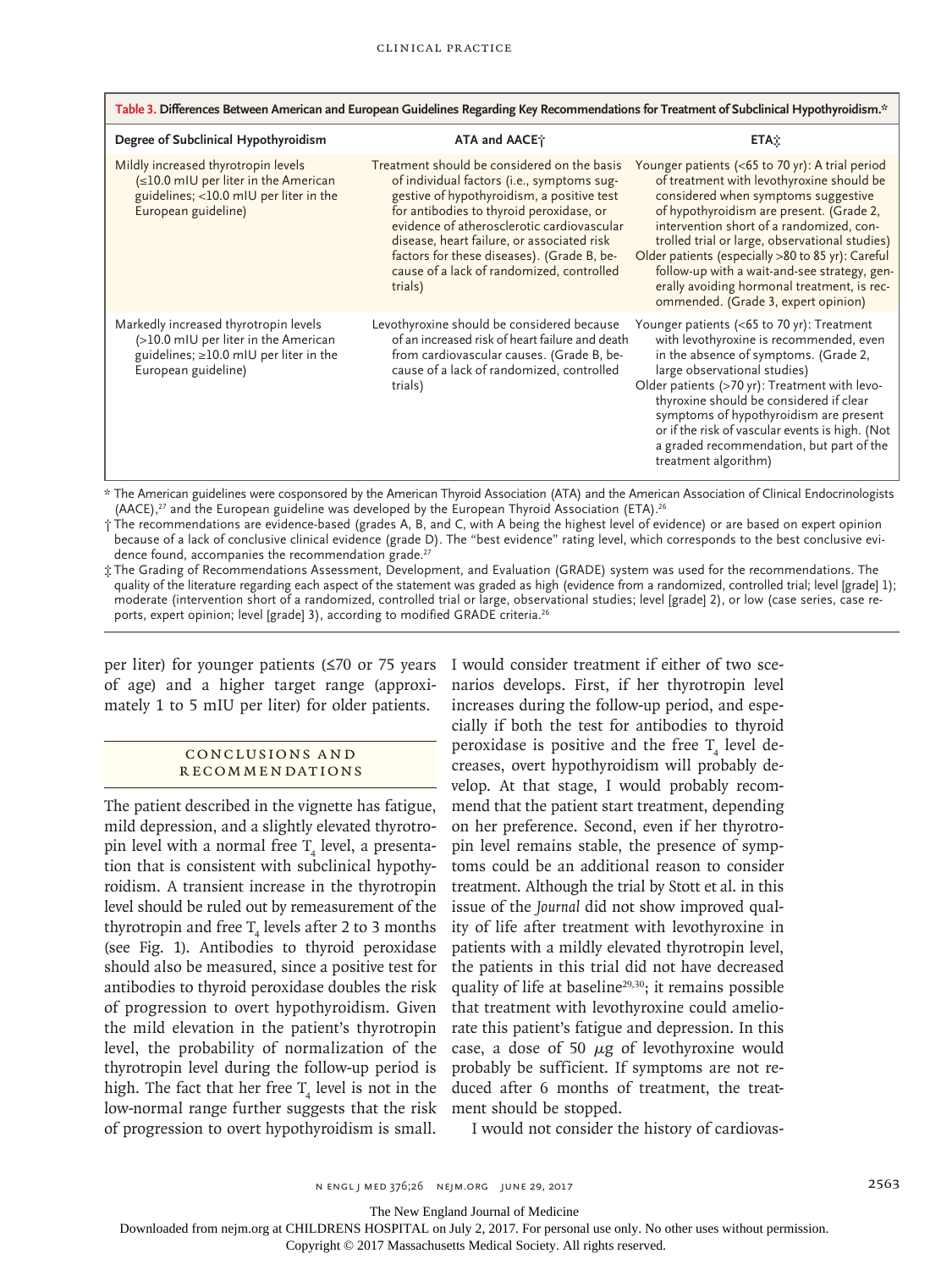cular disease to be an indication for treatment, cular risk.<sup>41</sup> Any potential benefits of therapy given the lack of association between a thyrotropin level of 4.5 to 6.9 mIU per liter and the risk of cardiac events or death that was shown in a large meta-analysis,<sup>4</sup> as well as the lack of data from randomized, controlled trials to show that treatment with levothyroxine reduces cardiovas-

must be weighed against any potential risks of even a small degree of overtreatment.

Dr. Peeters reports receiving lecture fees from IBSA Institut Biochimique and Goodlife Fertility. No other potential conflict of interest relevant to this article was reported.

Disclosure forms provided by the author are available with the full text of this article at NEJM.org.

#### **References**

**1.** Canaris GJ, Manowitz NR, Mayor G, Ridgway EC. The Colorado Thyroid Disease Prevalence Study. Arch Intern Med 2000;160:526-34.

**2.** Vanderpump MP, Tunbridge WM, French JM, et al. The incidence of thyroid disorders in the community: a twentyyear follow-up of the Whickham Survey. Clin Endocrinol (Oxf) 1995;43:55-68.

**3.** Surks MI, Ortiz E, Daniels GH, et al. Subclinical thyroid disease: scientific review and guidelines for diagnosis and management. JAMA 2004;291:228-38.

**4.** Rodondi N, den Elzen WP, Bauer DC, et al. Subclinical hypothyroidism and the risk of coronary heart disease and mortality. JAMA 2010;304:1365-74.

**5.** Andersen S, Pedersen KM, Bruun NH, Laurberg P. Narrow individual variations in serum T(4) and T(3) in normal subjects: a clue to the understanding of subclinical thyroid disease. J Clin Endocrinol Metab 2002;87:1068-72.

**6.** Hansen PS, Brix TH, Bennedbaek FN, Bonnema SJ, Kyvik KO, Hegedüs L. Genetic and environmental causes of individual differences in thyroid size: a study of healthy Danish twins. J Clin Endocrinol Metab 2004;89:2071-7.

**7.** Chaker L, Korevaar TI, Medici M, et al. Thyroid function characteristics and determinants: the Rotterdam Study. Thyroid 2016;26:1195-204.

**8.** Somwaru LL, Rariy CM, Arnold AM, Cappola AR. The natural history of subclinical hypothyroidism in the elderly: the Cardiovascular Health Study. J Clin Endocrinol Metab 2012;97:1962-9.

**9.** Huber G, Staub JJ, Meier C, et al. Prospective study of the spontaneous course of subclinical hypothyroidism: prognostic value of thyrotropin, thyroid reserve, and thyroid antibodies. J Clin Endocrinol Metab 2002;87:3221-6.

**10.** Meyerovitch J, Rotman-Pikielny P, Sherf M, Battat E, Levy Y, Surks MI. Serum thyrotropin measurements in the community: five-year follow-up in a large network of primary care physicians. Arch Intern Med 2007;167:1533-8.

**11.** Jorde R, Waterloo K, Storhaug H, Nyrnes A, Sundsfjord J, Jenssen TG. Neuropsychological function and symptoms in subjects with subclinical hypothyroidism and the effect of thyroxine treatment. J Clin Endocrinol Metab 2006;91:145-53.

**12.** Razvi S, Ingoe L, Keeka G, Oates C, McMillan C, Weaver JU. The beneficial effect of L-thyroxine on cardiovascular risk factors, endothelial function, and quality of life in subclinical hypothyroidism: randomized, crossover trial. J Clin Endocrinol Metab 2007;92:1715-23.

**13.** Baldini IM, Vita A, Mauri MC, et al. Psychopathological and cognitive features in subclinical hypothyroidism. Prog Neuropsychopharmacol Biol Psychiatry 1997; 21:925-35.

**14.** Cooper DS, Biondi B. Subclinical thyroid disease. Lancet 2012;379:1142-54.

**15.** Biondi B, Cooper DS. The clinical significance of subclinical thyroid dysfunction. Endocr Rev 2008;29:76-131.

**16.** Gussekloo J, van Exel E, de Craen AJ, Meinders AE, Frölich M, Westendorp RG. Thyroid status, disability and cognitive function, and survival in old age. JAMA 2004;292:2591-9.

**17.** Simonsick EM, Newman AB, Ferrucci L, et al. Subclinical hypothyroidism and functional mobility in older adults. Arch Intern Med 2009;169:2011-7.

**18.** Roberts LM, Pattison H, Roalfe A, et al. Is subclinical thyroid dysfunction in the elderly associated with depression or cognitive dysfunction? Ann Intern Med 2006;145:573-81.

**19.** Bano A, Chaker L, Darweesh SK, et al. Gait patterns associated with thyroid function: the Rotterdam Study. Sci Rep 2016; 6:38912.

**20.** Gencer B, Collet TH, Virgini V, et al. Subclinical thyroid dysfunction and the risk of heart failure events: an individual participant data analysis from 6 prospective cohorts. Circulation 2012;126:1040-9. **21.** Chaker L, Baumgartner C, den Elzen WP, et al. Subclinical hypothyroidism and the risk of stroke events and fatal stroke: an individual participant data analysis. J Clin Endocrinol Metab 2015;100:2181-91. **22.** Rieben C, Segna D, da Costa BR, et al. Subclinical thyroid dysfunction and the risk of cognitive decline: a meta-analysis of prospective cohort studies. J Clin Endocrinol Metab 2016;101:4945-54.

**23.** Blum MR, Bauer DC, Collet TH, et al. Subclinical thyroid dysfunction and fracture risk: a meta-analysis. JAMA 2015; 313:2055-65.

**24.** Kitahara CM, Platz EA, Ladenson PW, Mondul AM, Menke A, Berrington de González A. Body fatness and markers of thyroid function among U.S. men and women. PLoS One 2012;7(4):e34979.

**25.** Chan S, Boelaert K. Optimal management of hypothyroidism, hypothyroxinaemia and euthyroid TPO antibody positivity preconception and in pregnancy. Clin Endocrinol (Oxf) 2015;82:313-26.

**26.** Pearce SH, Brabant G, Duntas LH, et al. 2013 ETA guideline: management of subclinical hypothyroidism. Eur Thyroid J 2013;2:215-28.

**27.** Garber JR, Cobin RH, Gharib H, et al. Clinical practice guidelines for hypothyroidism in adults: cosponsored by the American Association of Clinical Endocrinologists and the American Thyroid Association. Thyroid 2012;22:1200-35.

**28.** Karmisholt J, Andersen S, Laurberg P. Variation in thyroid function in subclinical hypothyroidism: importance of clinical follow-up and therapy. Eur J Endocrinol 2011;164:317-23.

**29.** Stott DJ, Rodondi N, Kearney PM, et al. Thyroid hormone therapy for older adults with subclinical hypothyroidism. N Engl J Med 2017;376:2534-44.

**30.** Watt T, Hegedüs L, Groenvold M, et al. Validity and reliability of the novel thyroid-specific quality of life questionnaire, ThyPRO. Eur J Endocrinol 2010;162: 161-7.

**31.** Meier C, Staub JJ, Roth CB, et al. TSHcontrolled L-thyroxine therapy reduces cholesterol levels and clinical symptoms in subclinical hypothyroidism: a double blind, placebo-controlled trial (Basel Thyroid Study). J Clin Endocrinol Metab 2001; 86:4860-6.

**32.** Correia N, Mullally S, Cooke G, et al. Evidence for a specific defect in hippocampal memory in overt and subclinical hypothyroidism. J Clin Endocrinol Metab 2009;94:3789-97.

**33.** Aghili R, Khamseh ME, Malek M, et al. Changes of subtests of Wechsler Memory Scale and cognitive function in subjects with subclinical hypothyroidism following treatment with levothyroxine. Arch Med Sci 2012;8:1096-101.

**34.** Park YJ, Lee EJ, Lee YJ, et al. Subclinical hypothyroidism (SCH) is not associated with metabolic derangement, cognitive impairment, depression or poor quality of life (QoL) in elderly subjects. Arch Gerontol Geriatr 2010;50(3):e68-e73.

2564 **N ENGL J MED 376;26 NEIM.ORG JUNE 29, 2017** 

The New England Journal of Medicine

Downloaded from nejm.org at CHILDRENS HOSPITAL on July 2, 2017. For personal use only. No other uses without permission.